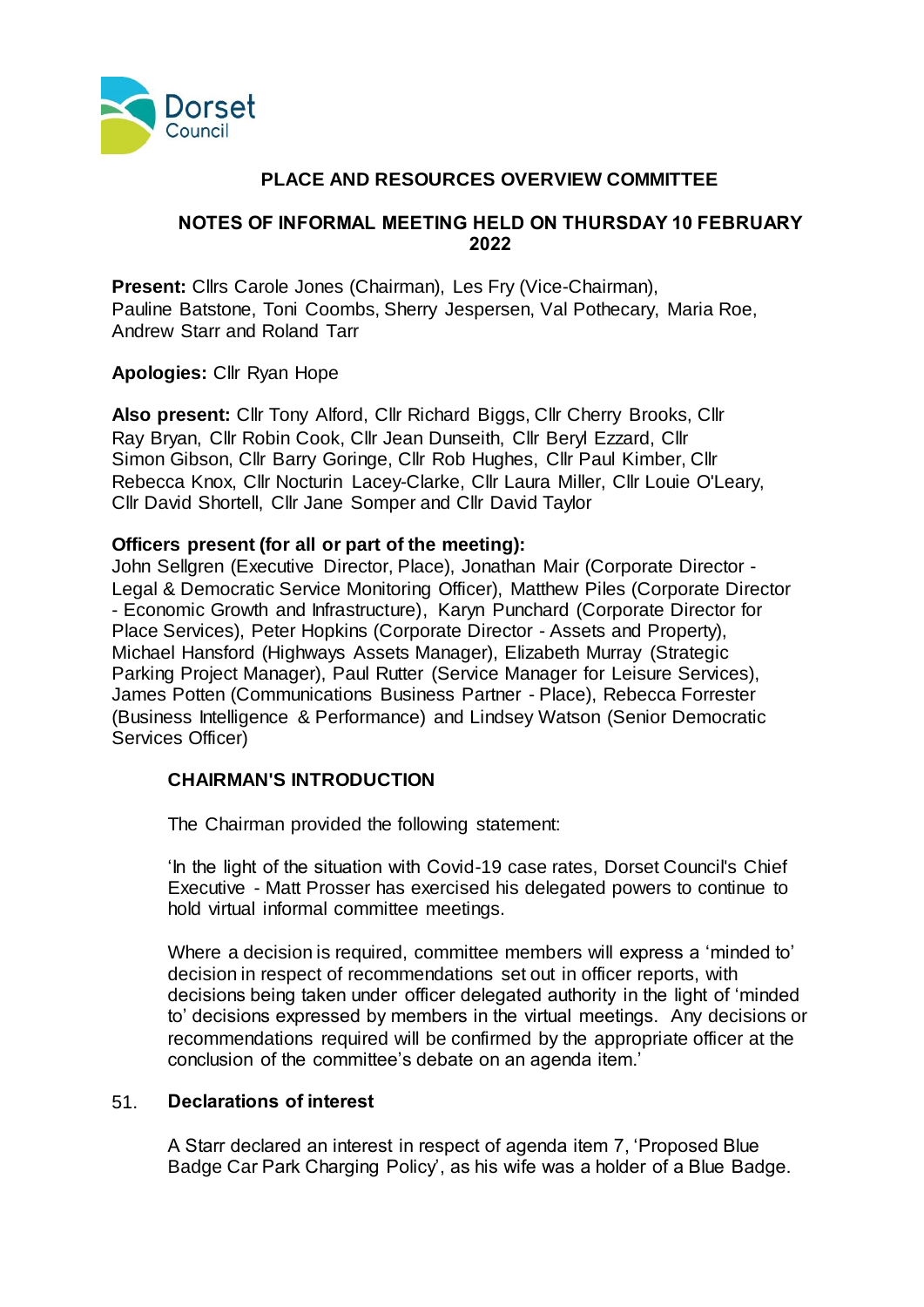The Monitoring Officer confirmed that it was appropriate for Councillor Starr to participate in this item.

## 52. **Chairman's Update**

The Chairman provided an overview of how she wished to run the meeting, including the order for committee and non-committee members participating.

In addition, the Chairman noted that a Joint Overview Committee was to be formed for members of the two overview committees to undertake work jointly on the Dorset Council Libraries Strategy. The joint committee would be formed of 10 members and nominations from the overview committees were currently being sought from the political group leaders.

### 53. **Public Participation**

Two questions and a statement had been submitted from members of the public. A copy of the questions and the statement read out at the meeting and the responses provided, are set out at Appendix 1.

### 54. **Questions from Members**

There were no questions from councillors.

## 55. **Dorset Highways Asset Management Plan Review 2021**

The committee received and considered a report of the Head of Highways, which sought support and the recommendation to Cabinet, of the revised Highways Asset Management Policy and Strategy.

Councillors discussed the issues arising from the report and points were raised in the following areas:

- Maintenance of bridges and structures to ensure safety. Spending had to be prioritised and a robust inspection plan was in place
- Concern expressed with regard to reference in the plan to 'managed decline'
- A request that Highways budgets were not sacrificed for budgets in other council areas
- Links to the Local Transport Plan and Local Plan
- There would be further consideration of the council's future infrastructure strategy
- The key role for proactive or preventative maintenance
- Councillors could contact Community Highways Officers with specific issues.

It was proposed by S Jespersen seconded by L Fry

## **Recommendation to Cabinet**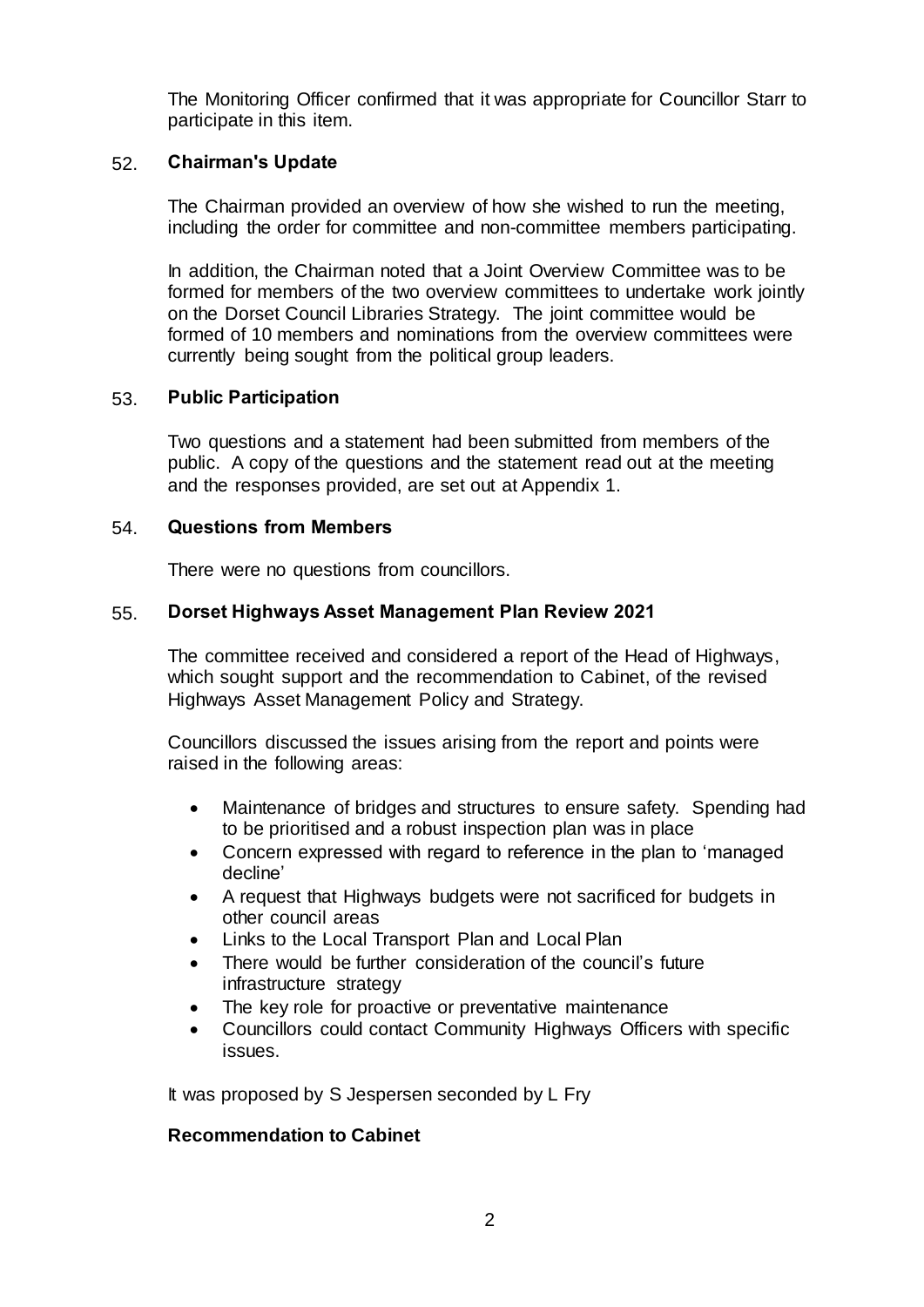That the proposed revised Highways Asset Management Policy and Strategy, which is a summary document of the revised Highways Asset management Plan (HAMP), be approved.

The Executive Director of Place, having heard the debate, confirmed the 'minded to' recommendation to Cabinet, under delegated powers on behalf of the informal meeting of the Place and Resources Overview Committee.

## 56. **Proposed Blue Badge Car Park Charging Policy**

The committee received a report and presentation from the Strategic Parking Project Manager which sought support for a new pan-Dorset Blue Badge Charging Policy. The policy sought to align the former Council policies into a new policy for Dorset Council, to bring consistency and fairness to Blue Badge holders who park in Dorset Council car parks.

Councillors considered the issues arising and discussion was held in the following areas:

- Support was expressed for aligning the policy across the Dorset Council area
- A Blue Badge and Restricted Mobility Parking Permit could be applied for from the council at the same time
- The proposed policy recognised that Blue Badge holders required additional support by means of increased time for parking and was not based on any financial benefit
- Enforcement issues were raised and would be further considered as part of future car parking reviews
- Signs in car parks were being updated and information would be included on the council's website.

It was proposed by V Pothecary seconded by S Jespersen

## **Recommendation to Cabinet**

That the new pan-Dorset Blue Badge Car Park Charging Policy be approved.

The Executive Director of Place, having heard the debate, confirmed the 'minded to' recommendation to Cabinet, under delegated powers on behalf of the informal meeting of the Place and Resources Overview Committee.

#### 57. **QE Leisure Centre Future Management**

The committee considered a report of the Service Manager for Leisure Services with regard to the future management arrangements for the QE Leisure Centre.

Councillors considered the issues arising from the report and discussion was held in the following areas: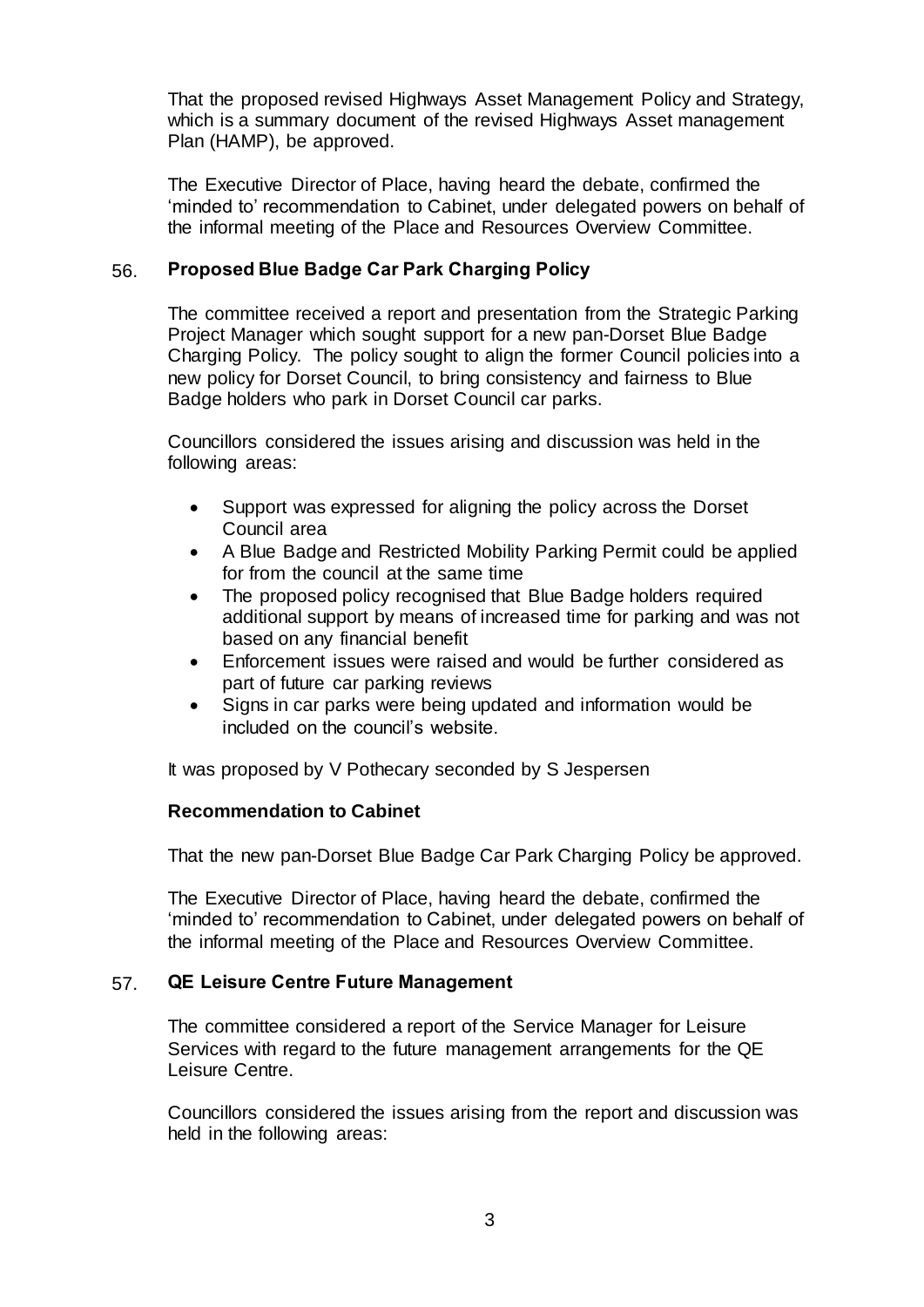- The aim was for the council to support the trustees of the Queen Elizabeth School to continue to run the centre and provide facilities for the community and local clubs and organisations
- The need to provide equitable support and opportunities for all leisure facilities across the Dorset Council area was highlighted
- The importance of the centre to the local area was recognised
- An overview of the work undertaken to date and committee involvement was provided
- An overview of the support to be provided by the council during a transitional period was noted – the 2-year transition period would provide the time to explore opportunities with the school
- The council would continue to support the leisure centre during this period, which would include capital works
- Decisions on how the centre would be operated were for the school to make, but the council was committed to working to support the school during the transition phase.

It was proposed by S Jespersen seconded by V Pothecary

## **Recommendation to Cabinet**

- 1. That the Executive Director of Place is instructed to write to Queen Elizabeth School Foundation Trustees to give formal notice to withdraw from the dual use management agreement on the 31.3.24.
- 2. That officers continue to engage with the school during this transitional period and work with them to approach the Education and Skills Funding Agency to apply for exceptional circumstances funding in recognition of the change in contractual arrangements.
- 3. That officers work alongside Queen Elizabeth School in identifying ways to maximise the availability of leisure facilities for school and community use and provide advice to any displaced users who may need assistance in identifying opportunities to maintain their activity levels.
- 4. That a bid for one off capital funding (up to a max of £150,000) should be included in Dorset Councils 2023/24 capital budget process. If successful, this funding would be Dorset Council's contribution towards the replacement of the All-Weather Pitch.

M Roe indicated that she was not in support of the recommendation above.

The Executive Director of Place, having heard the debate, confirmed the 'minded to' recommendation to Cabinet, under delegated powers on behalf of the informal meeting of the Place and Resources Overview Committee.

## 58. **Place and Resources Overview Committee Forward Plan**

Councillors noted the committee's forward plan and items scheduled for future meetings.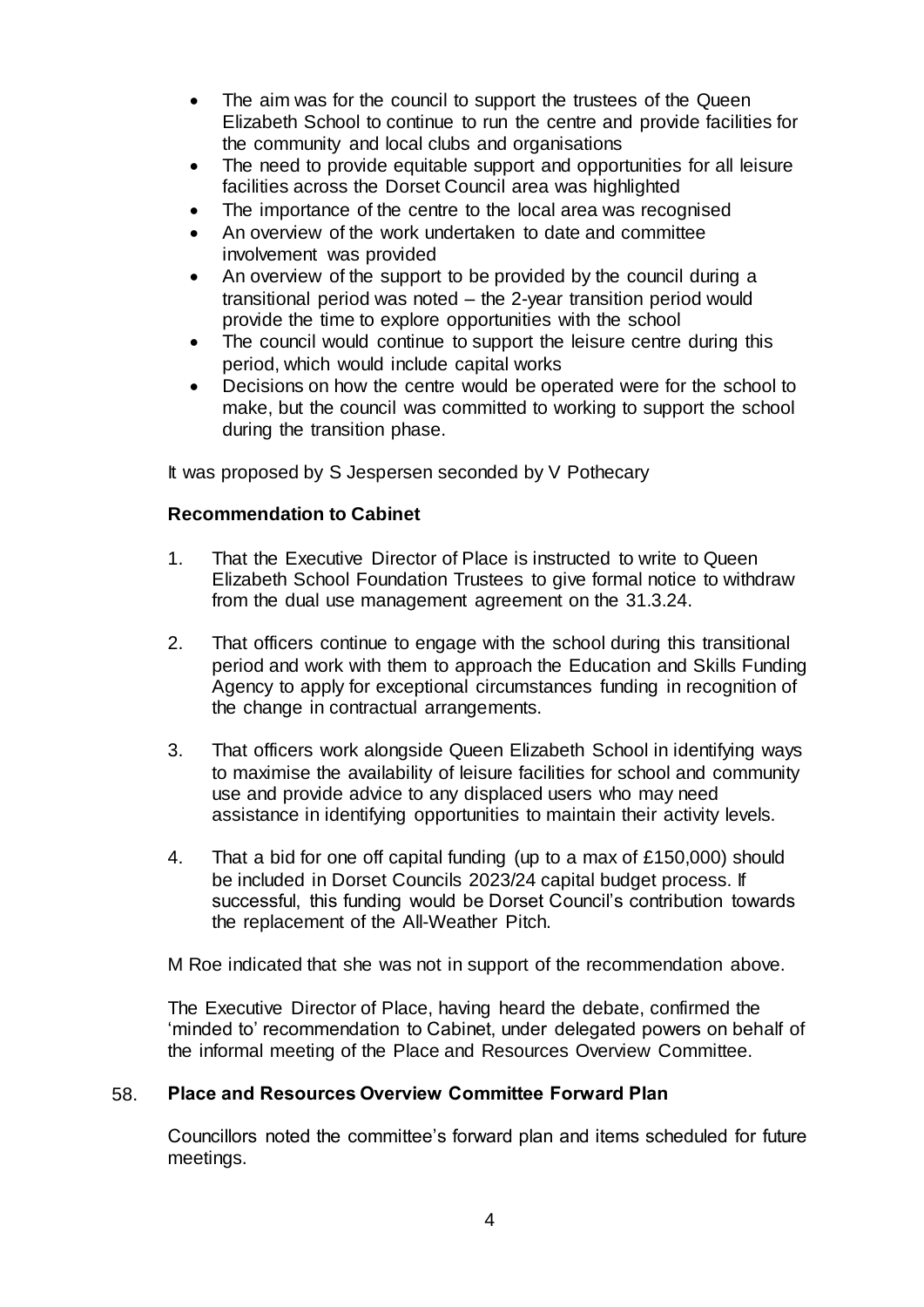An additional meeting of the committee had been scheduled for 7 March 2022 at 10.00am, which was a single item meeting to consider a report on 'Antisocial Behaviour Public Spaces Protection Orders', which had been deferred from this meeting.

#### 59. **Urgent items**

There were no urgent items.

## 60. **Exempt Business**

There was no exempt business.

## **APPENDIX 1 - PUBLIC PARTICIPATION**

# **Agenda item 4 - Public Participation**

## **Questions from Mike Carhart-Harris, resident and Wimborne Athletic Club member**

As a Wimborne resident and member of a group (Wimborne Athletic Club) that uses QE Leisure Centre, I am deeply concerned about the recommendation that Dorset Council withdraws from the management of the centre. This would put well-used services for the school, community, clubs and vulnerable groups at grave risk of loss. This includes QE's swimming pool, crucial for giving children vital life-skills of swimming and water safety.

I would like to submit the following two questions addressed to Cllr Laura Miller at the Place and Resources Overview Committee on Thursday 10 February:

- 1. It is fair to ask whether the subsidy to QE Leisure Centre of £550,000 a year, a third of the council's leisure budget, represents value for money. However, it is not fair that the community of Wimborne and QE school could potentially lose vital health, fitness and sports services because of an historic funding anomaly rather than any proven lack of need or viability. As it is not clear from the report, can the council explain why the funding arrangement for QELC was allowed to become so disproportionate in comparison with Dorset's 7 other leisure centres?
- 2. Many Dorset leisure centres are managed in partnership with commercial leisure operators or social enterprises, or are wholly community owned, while continuing to be subsidised. However, the option for QE School to explore such an alternative operating model, which could ensure the continued availability of its existing facilities, is given little consideration as this would require ongoing subsidy. Rather than withdraw its funding from QELC entirely, why can the council not develop a more equitable distribution of subsidies that would enable all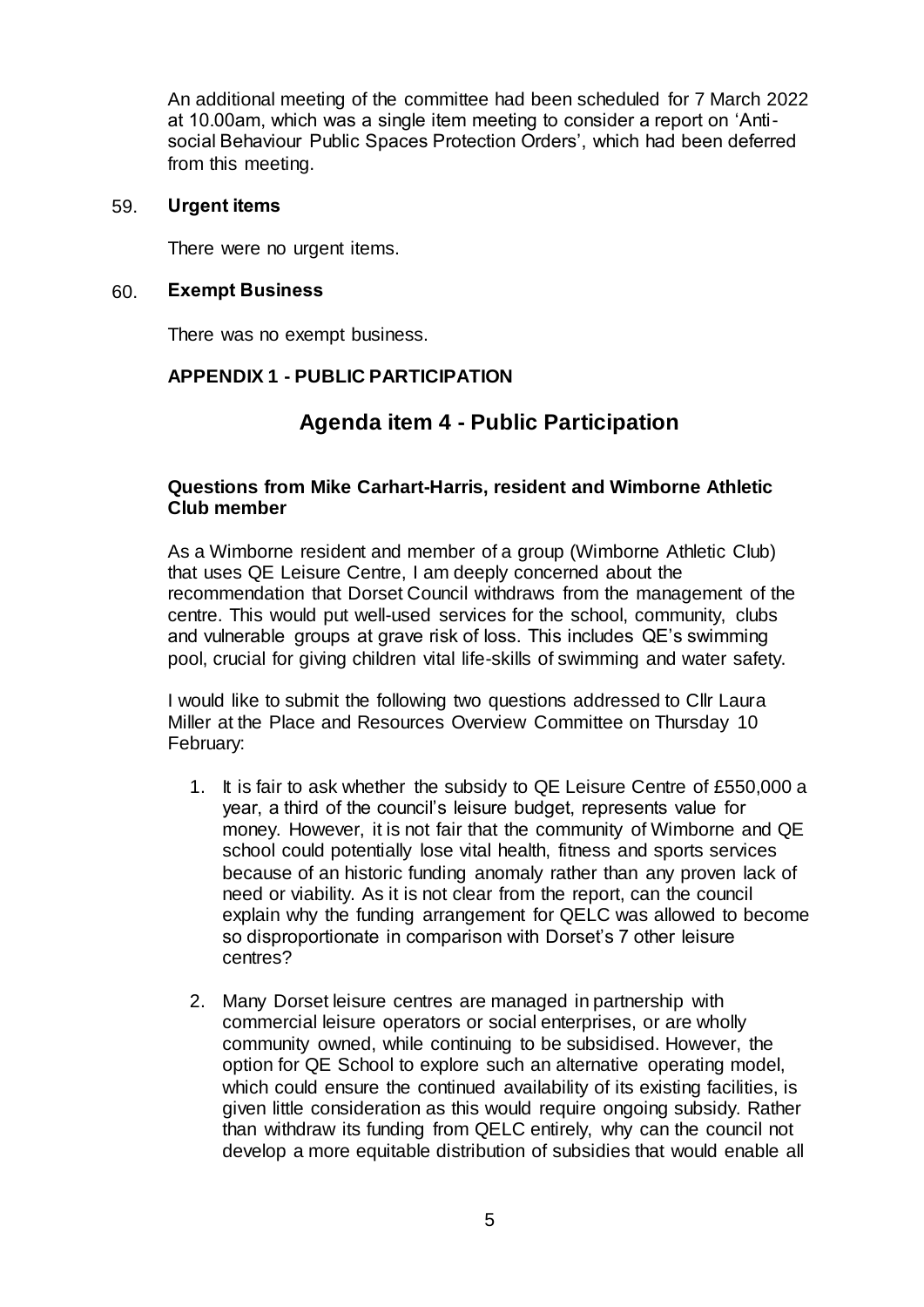8 existing leisure centres to continue to provide services to their communities?

## **Response from the Portfolio Holder for Customer and Community Services**

Prior to Local Government Reorganisation in 2019, all funding allocated to leisure facilities was determined by each of the predecessor councils. Whilst I understand the concerns raised, we will continue to support the school in identifying ways to maximise the use of their facilities for pupils and the community. It should also be noted that there are seven other public leisure facilities within a 20 min drive time of Queen Elizabeth Leisure Centre as well as several large private and budget leisure clubs that will continue to serve Wimborne area communities well. This is very different to other parts of the Dorset Council area where health, fitness and sports facilities are more dispersed and difficult to access. This relatively high level of choice for local residents in the Wimborne area, and competition against the QE facilities, have unfortunately had a detrimental impact on QE's usage numbers and income at a time when operating costs have continued to rise.

The Council's leisure review looked at several different operating models, all of which would still require significant ongoing investment from the Council. We will continue to talk with the school and support them in exploring all opportunities available to them. The recommendations in the report today will, in my view, support a more equitable distribution of leisure funds across Dorset and enable the Council to target areas most in need.

## **Statement from Ross Bowell, Wimborne Academy Trust**

Dorset Council's predecessor councils have operated joint use leisure facilities at Queen Elizabeth's School since 1974, and the current dual use agreement runs until 2086.

The school and trust's strong preference is that Dorset Council accepts the views of the overwhelming majority of respondents to the public consultation and retains the joint use arrangements for the benefit of the local community and the current and future pupils of the school.

Withdrawing from the agreement early may realise a saving for the Council's Place budget but it also has a direct cost of £279,500 per year of central government funding which will be removed from the Dedicated Schools Grant (see section 15).

However, as the Council seems determined to proceed, it must leave the school with a suitable facility.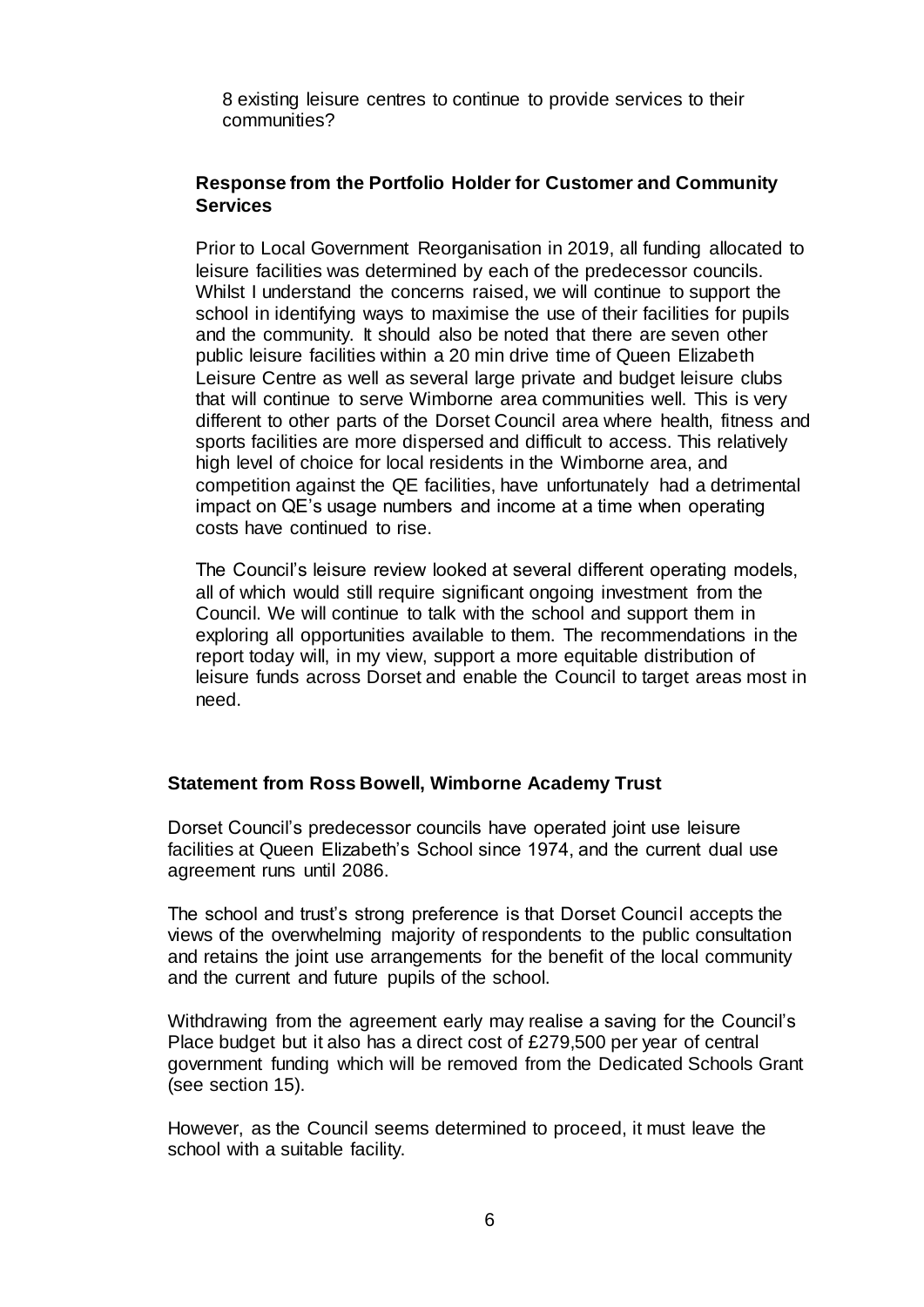This was recognised by the Corporate Director of Place in a meeting with the school and trust on 7 January 2021: "Dorset Council understands that there will be an upfront cost to re-provide at a reasonable standard. The revenue savings would offset this".

The exit proposals and capital sums set out in this paper are wholly inadequate to meet this commitment.

The Council and its predecessors have been the managers and majority users of QELC over nearly 50 years and have under-invested in maintenance and renewal. Many building services are original, dating back to the 1970s and 80s, are hugely inefficient, and are long overdue for replacement.

This is set out in detail in the April 2019 Dorset Property condition survey quoted in this paper, where the Council's own surveyors identified capital expenditure required of £1,165,720 to 2023/2024 and a further £714,050 in 2024/25. An independent survey would likely find the costs to be greater still.

The paper as presented makes a virtue of:

- opportunistically exploiting a contractual loophole to walk away from an arrangement made for community benefit that has lasted for almost 50 years and is due to run for over 60 more, and
- knowingly transferring existing liabilities away from the council on to the school, ultimately to the detriment of the education of pupils in Wimborne and East Dorset.

The Council should commission an independent condition survey, remodelling design and life-cycle costing services to properly establish the works required to re-provide at a reasonable standard for the school, and commit to funding the capital cost of these works.

The costs will be a small proportion of the value of the Place budget revenue savings over the medium term and will allow the Council to show that it is at least acting properly.

## **Response from the Portfolio Holder for Customer and Community Services**

Prior to the condition survey undertaken in 2019, property surveyors representing the Council and School have on an annual basis undertaken a building review and recommended a schedule of prioritised maintenance works to be completed over the following three years. This schedule has always been agreed by both parties, with the school contributing 40% of the costs and the Council funding the rest.

The dual-use agreement has a clearly defined clause within it that allows the Council to withdraw from the management agreement at any time, providing it gives 2 years notice. This agreement was agreed and signed by all parties.